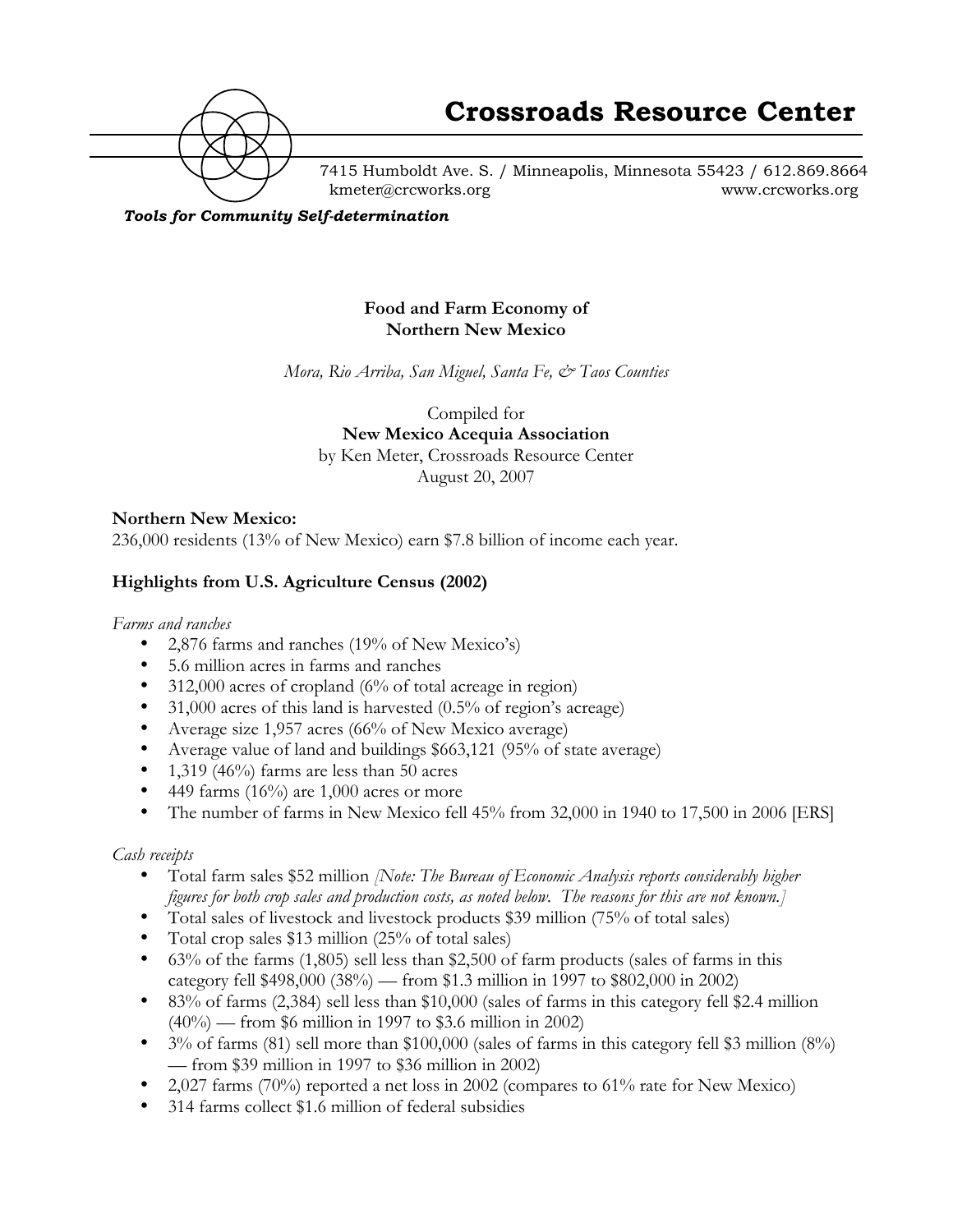## *Livestock*

75% of region's farm sales are livestock or related products The number of farms selling livestock fell 34% from 1997 to 2002, while sales dropped 17% 98,999 cattle and calves on 1,391 farms and ranches in the region (6% of state's) 56,000 of these are beef cattle 48% of cattle live on 37 ranches with 500 or more head 27% of cattle live on ranches with less than 10 head 69,000 cattle sold  $-6\%$  of the state's sales 58 milk cows 251 hogs and pigs 6,776 sheep and lambs (4% of New Mexico) raised on 234 farms 10,416 layer hens 81 farms sell \$99,000 of poultry products

## *Crops*

7 farms raise corn for grain (no data on production) 9 farms raise corn for forage (8,205 acres raise 145,000 tons) 15 farms raise edible beans (sales figures not reported by USDA) 12 farms raise wheat (no data on production) 12 farms raise oats (52 acres produce 2,385 bushels) One farm raises barley Three farms raise sorghum Three farms produce potatoes 1,012 farms raise 71,000 tons of forage crops 71 farms (2% of region's) have 206 acres in vegetable production (sales suppressed by USDA) 465 farms (16% of region's) have 1,284 acres of orchard Fruit and nut sales increased from \$410,000 in 1997 to \$1.1 million in 2002 46 farms raise greenhouse and nursery crops (total sales of \$1.6 million) 12 farms raise Christmas trees or woody crops

# **County-by-county Ag Census highlights for 2002:**

## **Mora County**

89% of total farm sales (\$13 million of \$14.6 million) are cattle and calf sales Inventory of cattle and calves: 26,427 Ranks first in New Mexico for acres devoted to production of Christmas trees (8 farms; acreage and sales data not reported by USDA) Ranks second in state for production of short-rotation woody crops (25 acres) Ranks third in New Mexico for llama inventory (372) Ranks fourth in state for oat acreage (sales data not reported by USDA) Ranks fifth in state for grass and grass seed acreage (84 acres)

# **Rio Arriba County**

Ranks first in New Mexico for apple acreage (683 acres) Ranks second in state for sweet corn acreage (76 acres)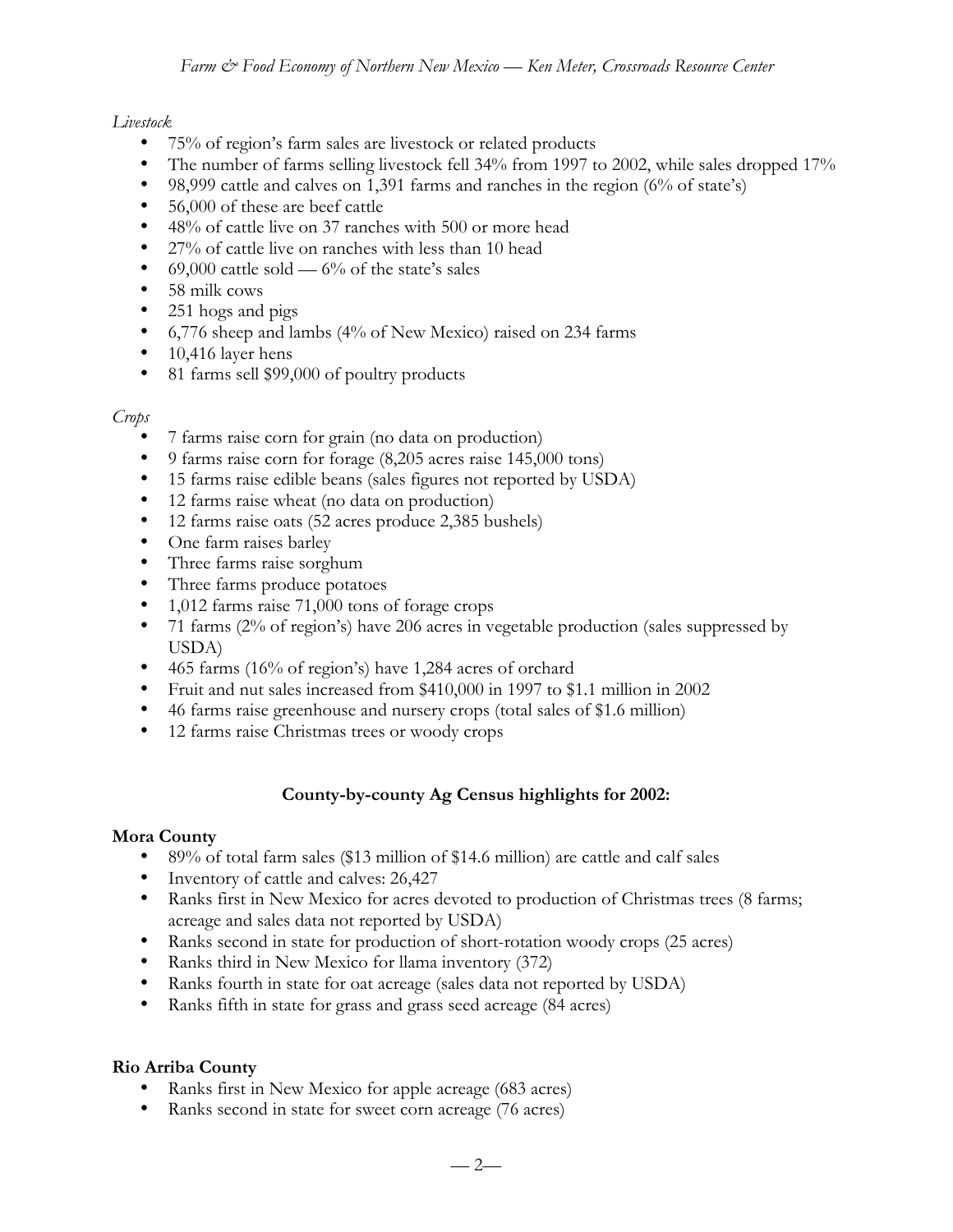Ranks second in state for farm inventory of horses and ponies (2,874) Ranks second in state for turkey inventory (number not reported by USDA) Ranks third in New Mexico for acres devoted to nursery stock (80 acres) Ranks fourth in New Mexico for number of laying hens (5,836) Ranks sixth in state for poultry and egg sales (\$73,000) Ranks eighth in New Mexico for fruit, tree nut and berry sales (\$554,000) Ranks ninth in New Mexico for forage acreage (12,230 acres) Ranks ninth in state for number of sheep and lambs (4,599) 68% of county's farm sales (\$7.1 million of \$10.5 million) are cattle and calf sales. Inventory of cattle and calves is 22,499

#### **San Miguel County**

Ranks fifth in New Mexico for inventory of hogs and pigs (count not released by USDA) Ranks seventh in state for farm inventory of horses and ponies (1,956) Ranks eighth in state for acreage of oats (30) 87% of farm sales (\$10.7 million of \$12.3 million) are cattle and calf sales Inventory of cattle and calves is 39,112

#### **Santa Fe County**

Ranks fifth in New Mexico for sales of grains & oilseeds (\$5.6 million — nearly half of all farm sales for the county)

Ranks fifth in state for apple acreage (150 acres)

Ranks fifth in state for corn silage acreage (8,205 acres)

Ranks sixth in New Mexico for nursery, greenhouse, floral, and sod sales (\$1.5 million)

Ranks sixth in state for acreage devoted to corn for grain (count not reported by USDA) Ranks sixth in state for number of laying hens (2,170)

Ranks eighth in New Mexico for sales of poultry and eggs (\$23,000)

Ranks ninth in New Mexico for acreage devoted to wheat production (count not reported by USDA)

22% of farm sales (\$2.5 million of \$11.8 million) are cattle and calf sales Inventory of cattle and calves is 10,961

#### **Taos County**

Ranks first in New Mexico for number of pigeons raised on farms (760) Ranks second in state for acreage devoted to Christmas trees (count not reported by USDA) 53% of farm sales (\$1.8 million of \$3.4 million) are cattle and calf sales 82% of crop sales (\$498,000 of \$607,000) are hay sales

#### **State of New Mexico**

Ranks seventh in U.S. for sales of milk and dairy products from cows (\$730 million) Sales of cattle and calves amount to \$534 million Inventory of cattle and calves is 1,590,769 Hay is third-largest sale item (\$105 million) and first in acreage (335,872 acres)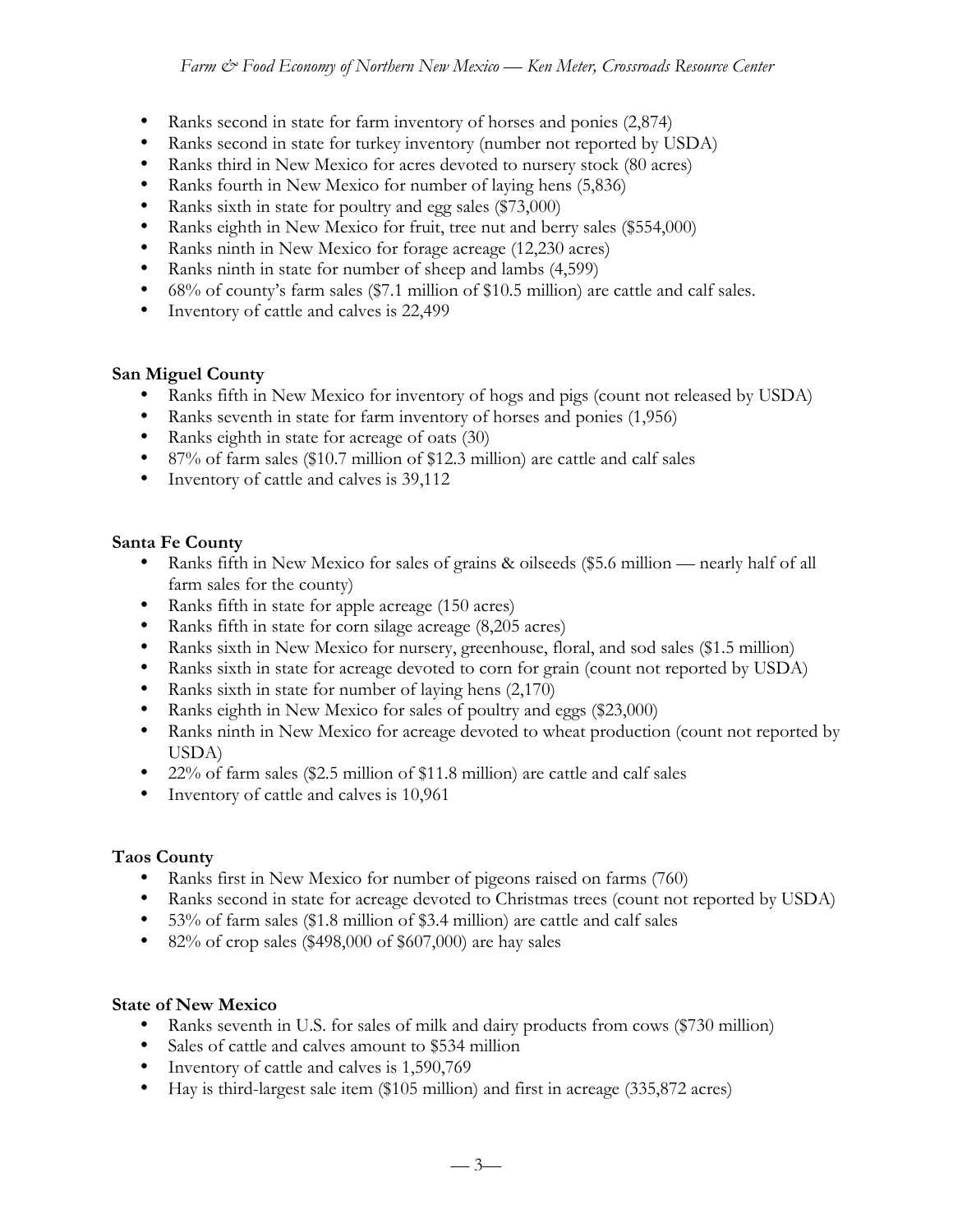Wheat is second in acreage (161,341 acres), followed by corn silage (93,381 acres), grain sorghum (67,226 acres) and cotton (53,045 acres)

### **Farm Production Balance [Bureau of Economic Analysis]**

The region's farms have sold \$77 million of crops and livestock each year, on average, since 1981 (25 years). However, it has required \$91 million to produce these commodities, for an average loss of \$14 million each year (18% of sales). This is a total production loss of \$343 million since 1981. During this time, farmers have lost money selling crops and livestock each year except 1993, because production costs exceeded cash receipts, despite holding production costs at a steady level [*Data in this section are in 2005 dollars*].

Losses have been even deeper in more recent years. On average, the region's farms lost \$32 million per year from 2001-2005.

Data on federal subsidies are incomplete. Subsidies were quite low until 2001. For some years, data are not available. From 2001-2005 the region's farmers collected an average of \$3.6 million in subsidies, far less than is needed to fully compensate for production losses.

Farm families also earned \$5.5 million in farm-related income (cash rents for land, custom work for neighbors, etc.) on average, each year from 1981 to 2005. However, this type of income has fallen from its peak of \$15 million per year in 1988.

Overall, the region's farmers earned \$45 million less from farm production in 2005 than they had earned in 1969 (in 2005 dollars).

Cash income for crops has held steady at about \$10 million per year since 1969. Cash receipts for livestock, however, fell \$72 million (64%) from 1969 to 2005, from \$114 million to \$41 million. This means the decline of the farm economy is primarily due to the fall in cash receipts for livestock.

Of the \$91 million spent for production expenses, an estimated \$45 million is spent on inputs sourced outside of the region.

### **Consumers**

The region's consumers buy \$592 million of food each year. \$329 million of this is eaten at home, and \$262 away from home. At least \$400 million of the food consumers buy is produced outside the region. *Region, county and state food markets are summarized below.*

83,000 (36%) of the region's residents earn an income lower than 185 percent of the poverty rate. At this income level, children in school qualify for free and reduced school lunches.

## **Summary of Farm and Food Economy**

On average, the region's farms and ranches spend \$14 million more producing crops and livestock than they receive by selling these products. In the process of producing at a loss, the region's farmers buy about \$45 million of farm inputs that come from outside the region. Meanwhile, the region's consumers buy about \$400 million of food from outside. Overall, this is a flow of \$460

— 4—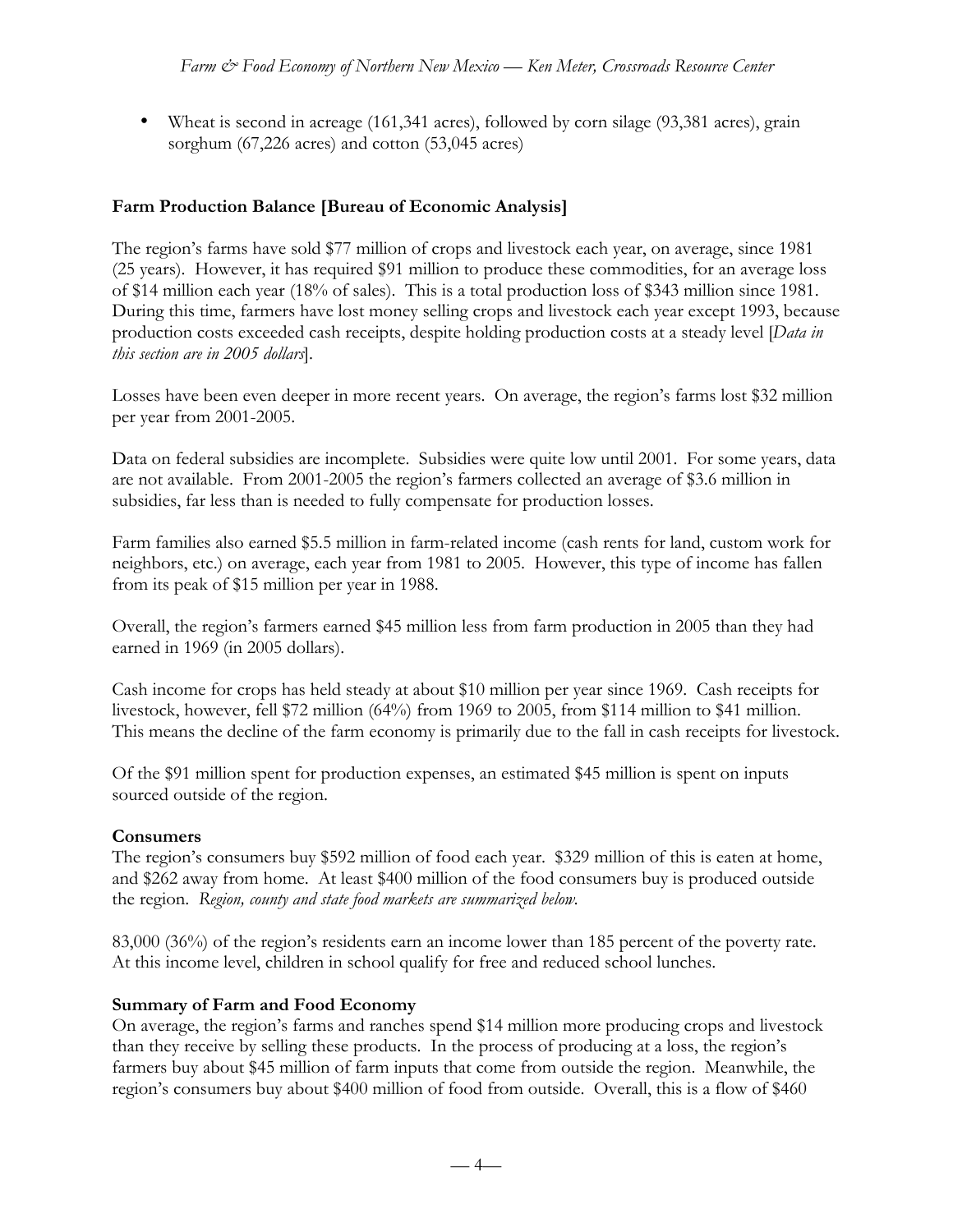million dollars each year away from the five-county region. This loss amounts to *six times* the total value of all food commodities produced in the region.

If the region's consumers purchased 15% of their household food needs directly from farmers and ranchers, this would bring \$49 million of new income to farmers each year — *three times* the amount needed to cover farmers' annual production losses, and almost 14 times the average amount of federal farm subsidies now received by the region's farmers.

## **Household markets for food**

### **Northern New Mexico: markets for food eaten at home**

|                                     | millions |
|-------------------------------------|----------|
| Meats, poultry, fish, and eggs      | \$72     |
| Fruits & vegetables                 | .58      |
| Cereals and bakery products         | 43       |
| Dairy products                      | 37       |
| "Other," incl. sweets, fats, & oils | 119      |

**Note** that the regional market for meats is nearly equal in value to the *entire worth* of all crops and livestock now produced by the region's farmers and ranchers.

#### **Mora County: markets for food eaten at home**

|                                     | millions |
|-------------------------------------|----------|
| Meats, poultry, fish, and eggs      | \$1.5    |
| Fruits & vegetables                 | 1.3      |
| Cereals and bakery products         | 0.9      |
| Dairy products                      | 0.8      |
| "Other," incl. sweets, fats, & oils | 2.6      |

#### **Rio Arriba County: markets for food eaten at home**

|                                     | millions |
|-------------------------------------|----------|
| Meats, poultry, fish, and eggs      | \$11.5   |
| Fruits & vegetables                 | 9.4      |
| Cereals and bakery products         | 6.9      |
| Dairy products                      | 6.0      |
| "Other," incl. sweets, fats, & oils | 19.2     |

### **San Miguel County: markets for food eaten at home**

|                                | millions |
|--------------------------------|----------|
| Meats, poultry, fish, and eggs | \$8.5    |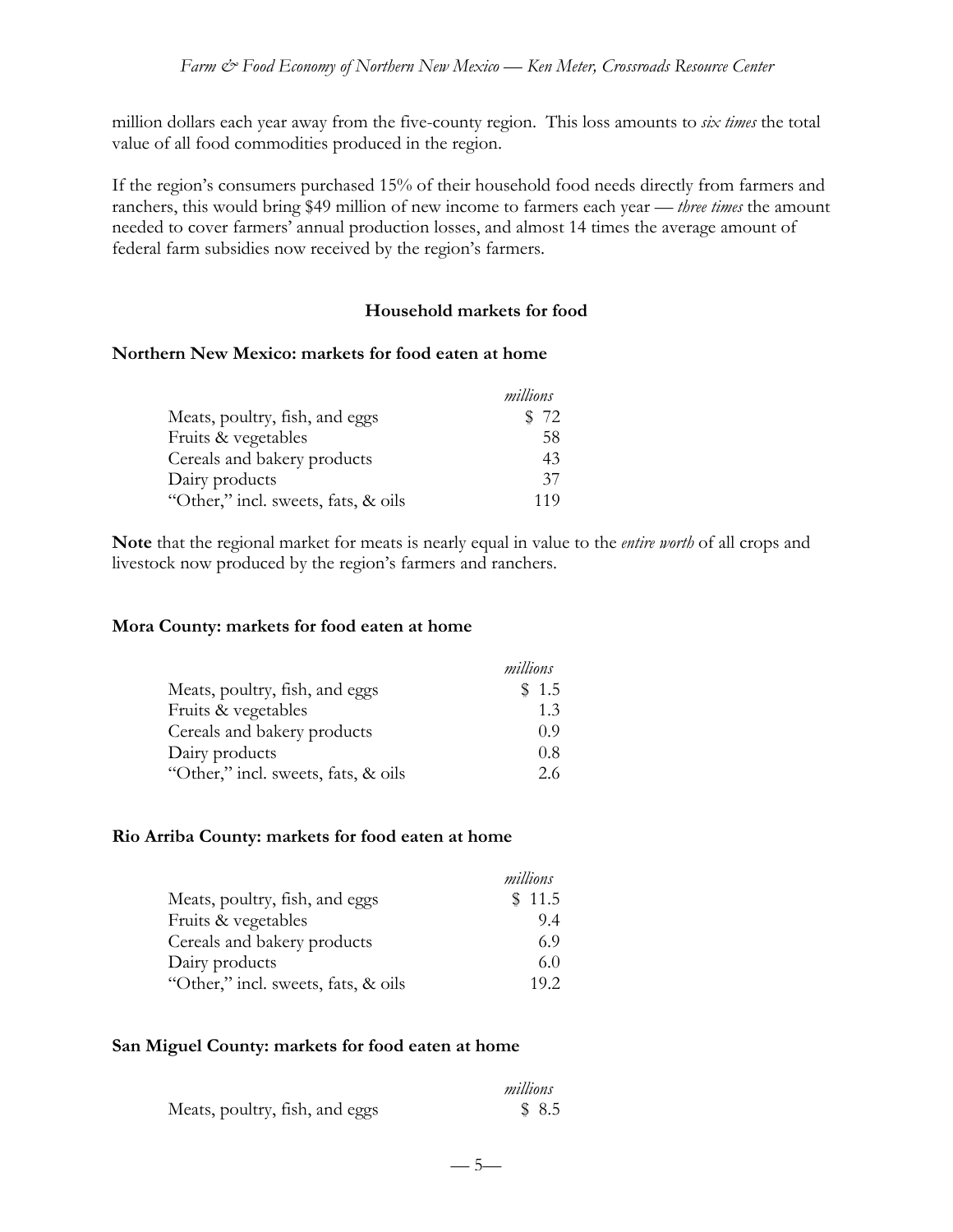| Fruits & vegetables                 | 69   |
|-------------------------------------|------|
| Cereals and bakery products         | 5.1  |
| Dairy products                      | 4.5  |
| "Other," incl. sweets, fats, & oils | 14.2 |

# **Santa Fe County: markets for food eaten at home**

|                                     | millions |
|-------------------------------------|----------|
| Meats, poultry, fish, and eggs      | \$40.3   |
| Fruits & vegetables                 | 32.7     |
| Cereals and bakery products         | 23.9     |
| Dairy products                      | 21.0     |
| "Other," incl. sweets, fats, & oils | 67.1     |

# **Taos County: markets for food eaten at home**

|                                     | millions |
|-------------------------------------|----------|
| Meats, poultry, fish, and eggs      | \$9.7    |
| Fruits & vegetables                 | 7 9      |
| Cereals and bakery products         | 5.8      |
| Dairy products                      | 5.1      |
| "Other," incl. sweets, fats, & oils | 16.2     |

## **State of New Mexico: markets for food eaten at home**

|                                     | millions |
|-------------------------------------|----------|
| Meats, poultry, fish, and eggs      | \$520    |
| Fruits & vegetables                 | 423      |
| Cereals and bakery products         | 309      |
| Dairy products                      | 272      |
| "Other," incl. sweets, fats, & oils | 867      |

# **Household Markets for Energy (Five-county region)**

|                        | millions |
|------------------------|----------|
| Gasoline and motor oil | 204      |
| Electricity            | 91       |
| Natural gas            | 35       |
| Fuel oil               |          |